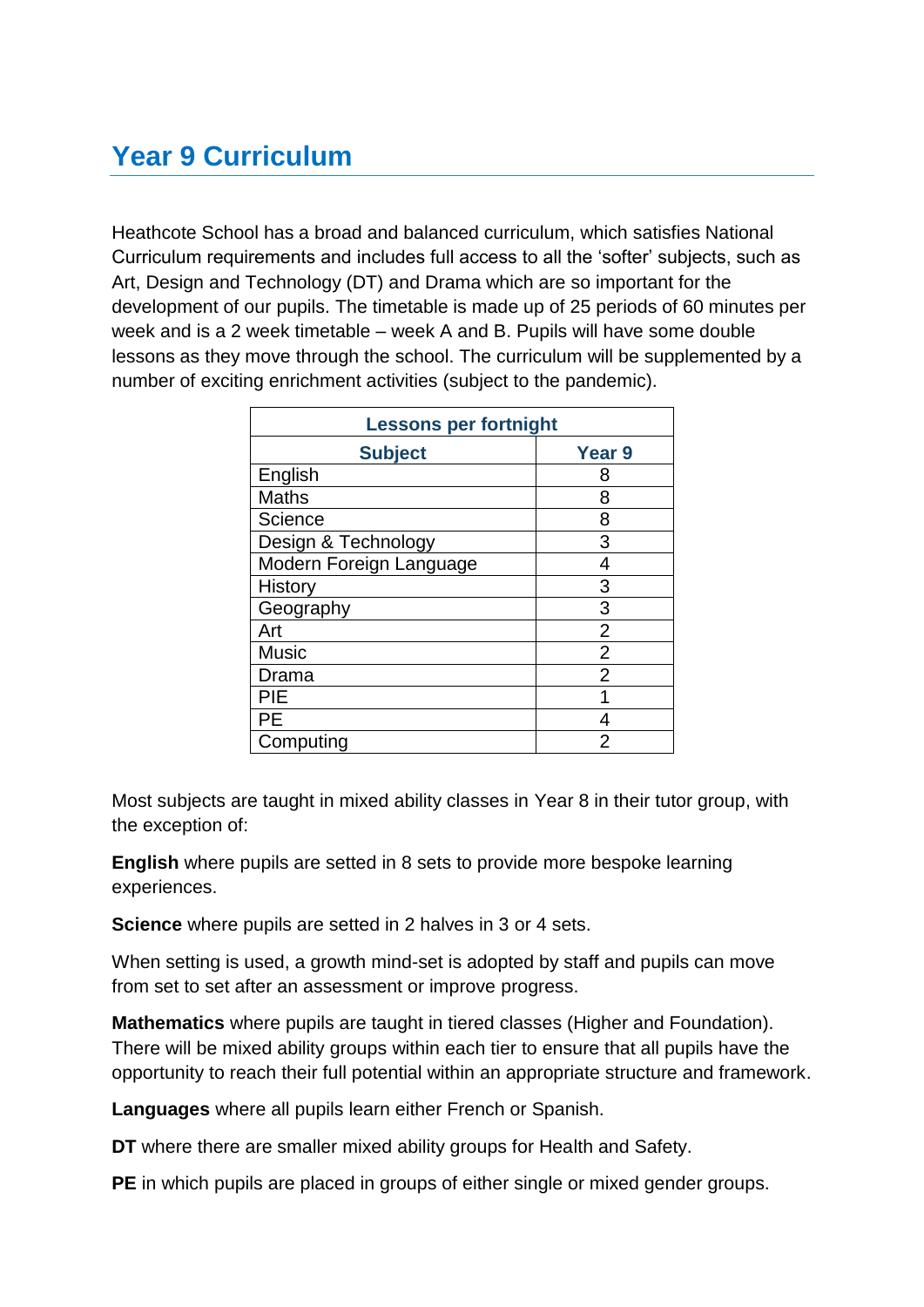During Year 9, pupils choose GCSE options and further information will be provided about this later in the year. The expectation is that most pupils will choose a language and a Humanities subject to be eligible for the E Bacc qualification and this will be reflected in the choices that pupils are able to make.

Teachers ensure that work is set at the right level for all pupils in the class and extra support is provided if necessary.

Pupils have 15 - 20 minutes of Tutor time 4 times a week and one assembly. This is at the end of the school day.

Some pupils will have additional intervention during lesson time to support numeracy and literacy or to provide emotional support, such as social skills groups.

#### Homework

Homework is set via Google Classroom. Pupils should expect up to 2 hours per week in Maths, English and Science and up to 1 hour in other subjects. Much of the homework set will be 'flipped' homework involving preparation and research in advance of the lesson.

#### Marking and Feedback

Pupils' work will be marked regularly with specific comments from the teacher providing pupils with information on how they can improve their work. During review and feedback time in lessons, pupils are given opportunities to reflect and respond to teacher comments, and improve their work. Pupil improvements will be marked and acknowledged by teachers for the progress in work. Literacy will be a focus for assessment in all subjects.

## Assessing Pupil Progress

Formal assessments take place for all pupils at key points during the year during Challenge Weeks. A programme of revision will be followed in class and resources recommended via Google Classroom and a full timetable provided. The week will be interspersed with Drop Down and enrichment activities.

Reports will be sent home three times a year in November, March & July. Parents and carers are invited in for a Parents' Evening once a year.

#### Special Educational Needs and Disability (SEND)

Heathcote School recognises that many pupils at some point in their school career have special educational needs which may require support. The school also has a deaf provision. We never consider this as an excuse for under-achievement, and high aspirations are key to all our school improvement work. Every teacher is a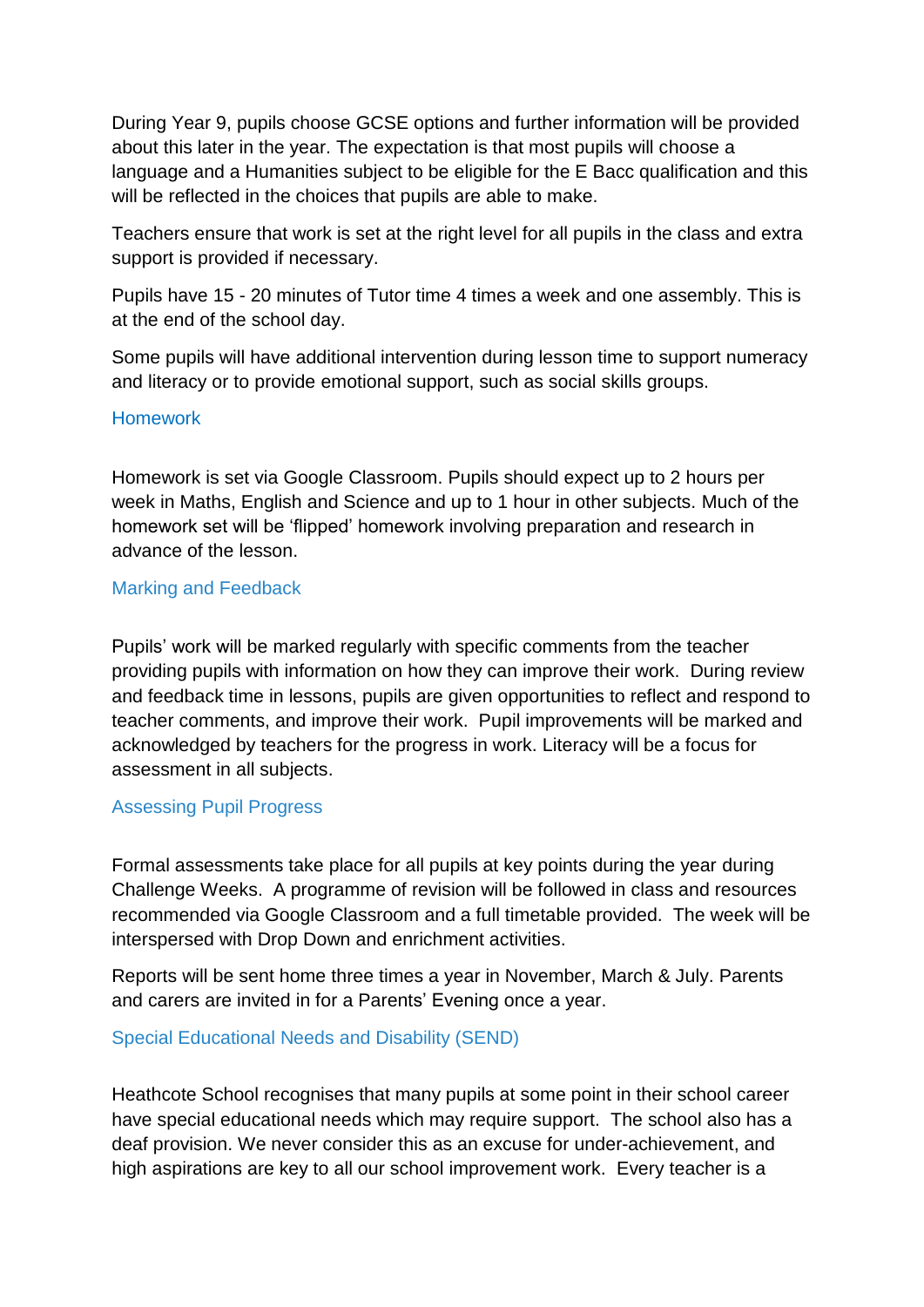teacher of every child, including those with SEND and this is central to the philosophy of our school and part of the diversity that we celebrate. The school also aims to encourage a culture of peer support and inclusion that encourages strong friendship groups for pupils with SEND.

Pupils with SEND will receive different levels of support depending on need. This may be support from a Teaching Assistant (TA), special exam arrangements, extra literacy and numeracy, speech and language therapy or monitoring by the team. You will receive further information about any support from the SEND Team and some of this may be after school. Please do not hesitate to contact our SENDCO, Ms Gardiner. The full SEND Policy is on the school's website.

# Enrichment and Intervention

There is a wide variety of enrichment and intervention for pupils outside of the main taught curriculum. Most of this takes place after school. Full details of the schedule of enrichment activities will be published on the school website and we encourage pupils to attend as many activities as they can. Intervention is mostly targeted to individuals or groups of pupils.

#### **Library**

The library is a rich learning resource environment that we hope to re-open for some pupils at break times, lunch times and after school. Pupils are able to complete their homework and use the facilities in the library to support independent study. Opening hours will be confirmed once a plan has been put in place in line with our risk assessment.

## School Ethos and Environment

Heathcote School aims to provide a safe and ordered environment where everyone is expected to show respect, be ready to learn and be responsible for themselves and their learning. All pupils are expected to follow the Behaviour Policy and show concern and consideration for others. This shall be reflected in their behaviour at all times. Pupils are required to demonstrate a commitment to all aspects of their education in order to achieve their maximum potential.

Parents/carers are expected to co-operate with the school in matters of discipline and expectations. Detentions may be given for a number of reasons and we normally inform parents through email/phone call. We aim to ensure pupils have regular praise and rewards. Heathcote School aims to maintain a safe secure, and